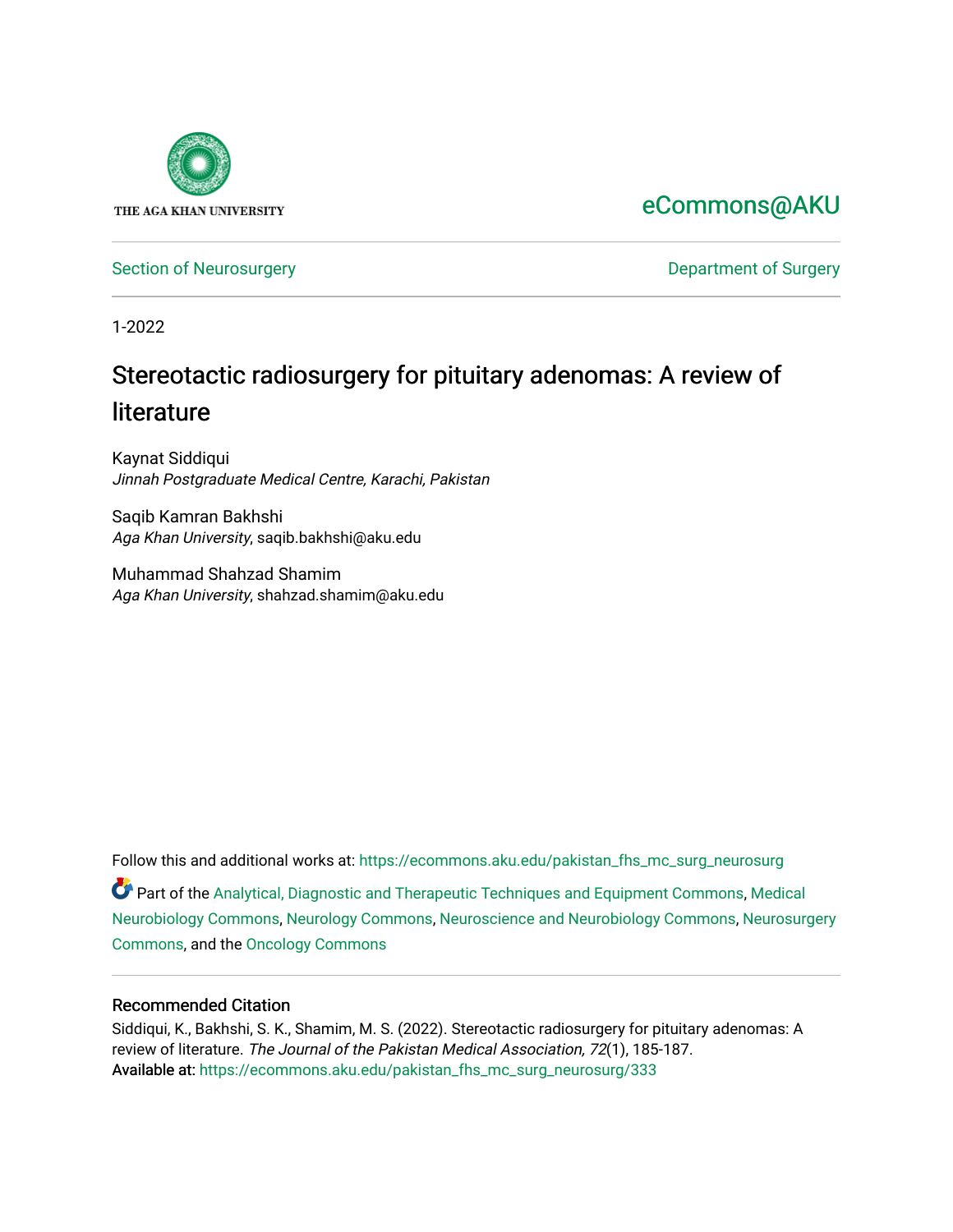# EVIDENCE BASED NEURO-ONCOLOGY

# **Stereotactic Radiosurgery for pituitary adenomas: A review of literature**

Kaynat Siddiqui<sup>1</sup>, Saqib Kamran Bakhshi<sup>2</sup>, Muhammad Shahzad Shamim<sup>3</sup>

## **Abstract**

Stereotactic radiosurgery (SRS) is a choice of treatment for pituitary adenomas (PA), particularly for residual or recurrent disease, apart from surgery. It has a progression free survival and endocrine remission rate comparable to surgery, with fewer side effects, making it an ideal tool for dealing with PA. In this review, we have discussed the role of SRS for primary as well as post-operative residual/ recurrent PA, and have assessed its safety and outcomes.

**Keywords:** Pituitary adenoma, Stereotactic Radiosurgery, SRS, Gamma Knife Radiosurgery.

#### **DOI: https://doi.org/10.47391/JPMA.22-005**

#### **Introduction**

Trans-sphenoidal resection has been the mainstay in treatment of pituitary adenomas (PA). Managing residual or recurrent tumours, however, has been a dilemma for most surgeons. Treatment options include watchful observation for small non-growing tumours, and reoperation or radiotherapy for growing lesions.1 The alteration in bony anatomy after the first surgery, local fibrosis/scarring, higher risk of CSF leaks and the chance of incomplete resection make second attempt at approaching these tumours via trans-sphenoidal route challenging.2 Factors influencing choice of treatment include secretory nature of tumour, cavernous sinus invasion and extent of compression on optic chiasm. 2

Non-surgical treatment modalities for managing nonfunctioning pituitary adenoma include conventional fractionated external beam radiotherapy (EBRT) and stereotactic radiosurgery (SRS). <sup>3</sup> Progressive development and improvement in SRS during the last decade, have made it one of the ideal choices for managing patients medically unfit for surgery, for tumours left behind after incomplete resection, and to restrict the growth of residual tumours showing disease progression.3 SRS works by disintegrating DNA strands directly as a result of radiation, as well as by causing the release of free radicals, and by progressively obliterating vascular supply to the tumour. 4 With a dose of 12-18 Gy, growth restriction can be achieved in up to 90% cases according to some studies, with

<sup>1</sup>Intern, Department of Surgery, Jinnah Postgraduate Medical Centre, Karachi; 2,3Section of Neurosurgery, Department of Surgery, Aga Khan University Hospital, Karachi, Pakistan.

Correspondence: Muhammad Shahzad Shamim. e-mail: shahzad.shamim@aku.edu

significantly lower morbidity as compared to surgery. <sup>1</sup> Due to relatively small risk of complications such as



Figure-1: MRI brain, coronal section, delayed image T1 post-contrast sequence, of a 58 years old male, showing a giant contrast enhancing sellar and suprasellar lesion, which is displacing the floor of the 3rd ventricle, and is partially encasing both the internal carotid arteries.



Figure-2: MRI brain, coronal section, delayed image T1 post-contrast sequence, of the same patient after trans-sphenoidal resection. The previously seen bulk of the tumour has been maximally resected with small residual tumour, and the mass effect has been reduced. Histopathology was reported as pituitary adenoma. The patient was advised stereotactic radiosurgery for the residual disease.

185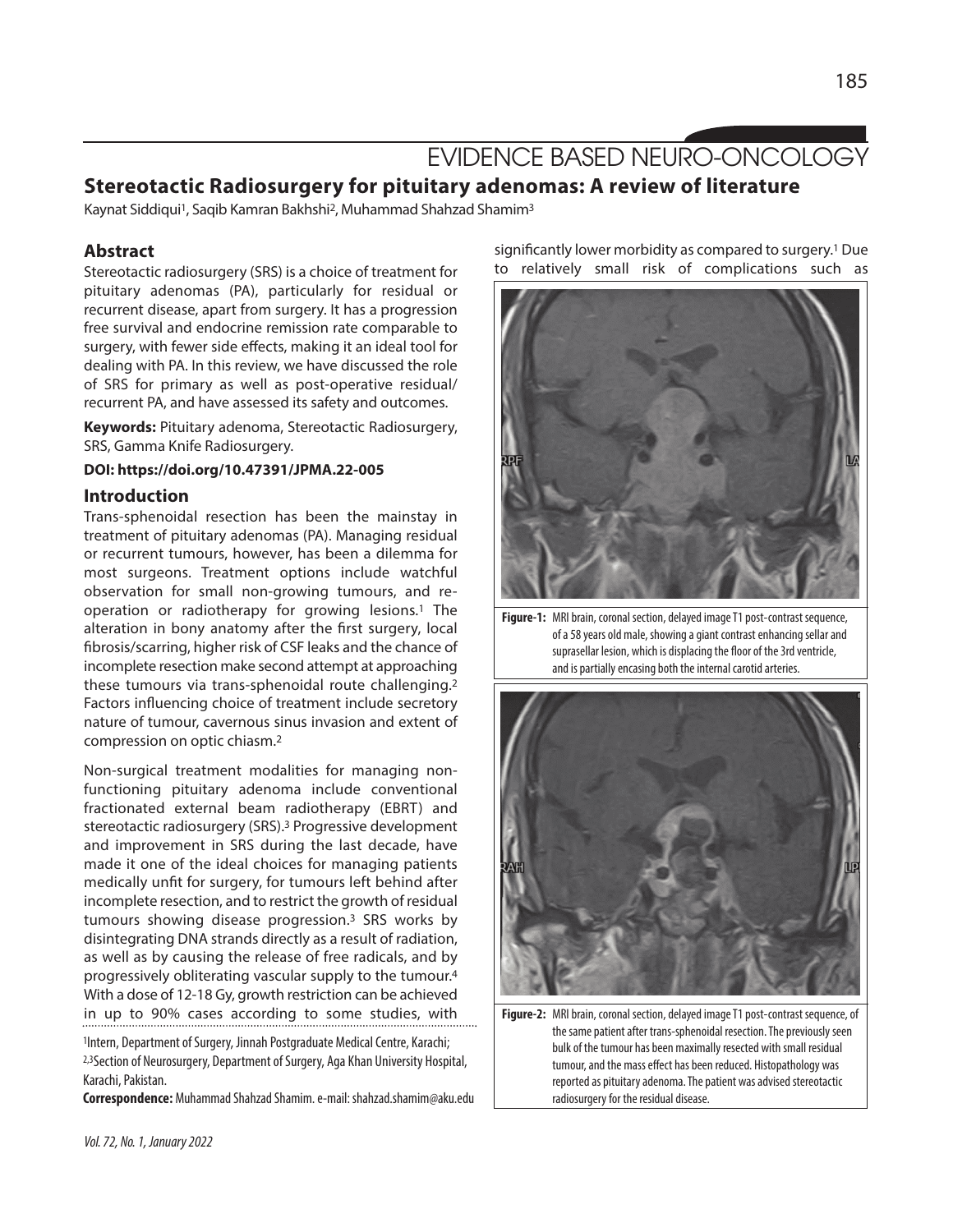deterioration of vision, hypopituitarism and injury to hypothalamus, and extensively published literature supporting its utility, SRS is slowly gaining popularity in treating pituitary adenomas.5 In this study, we have conducted an extensive literature search to identify studies on the role of SRS for pituitary adenomas, and summarise the findings. SRS in this review will include gamma knife radiosurgery as well as cyberknife radiosurgery.

### **Review of evidence**

In one of the earliest comprehensive retrospective studies conducted by Castinetti et al., it was concluded that SRS is effective in causing remission of secretory pituitary adenomas in more than 40% cases after a mean follow-up of 8 years (96 months) from surgery.6 They reviewed 76 patients who had received gamma knife radiosurgery as a primary treatment or as an adjunct to surgery, and reported the risk of developing hypopituitarism to be the main adverse effect of SRS, among all patients in their cohort. <sup>6</sup> Park et al., conducted the first large scale study on the outcomes of SRS in 125 patients with non-functioning pituitary adenomas, over a 22-year period. <sup>7</sup> One hundred and ten patients(88%) had residual disease after 1 or more surgeries. The median radiation dose was 13 Gy, and median target volume was 3.5 cm3.7 They reported a reduction in tumour size in 66 (53%) patients, no change in size in 46 (37%) patients and tumour progression in 13 (10.4%) patients. <sup>7</sup> At 1-, 5- and 10-year follow-up after SRS, the tumour control rates were 99%, 94% and 76% respectively. <sup>7</sup> In a similar study published a year later, 140 patients who had gamma knife surgery were retrospectively reviewed for long-term outcomes by Starke et al. <sup>8</sup> Thirteen of these patients had received radiosurgery as a primary treatment, while 123 had undergone at least 1 surgery before SRS.8 The mean tumour volume was 5.6 cm3 and the mean marginal dose was 18 Gy.8 They reported a better 10-year progression-free survival at 87% as compared to Part et al., and a higher radiation dose might have been the reason.7,8 The most common complication was delayed hypopituitarism, seen in 30.3% patients. 8

The role of SRS without surgery in treating pituitary adenomas was studied in 41 patients who could not be operated due to comorbidities or patients' choice, by Lee et al. <sup>9</sup> They reported a 10-year tumour control rate of 85% at a median tumour margin dose of 12 Gy, and concluded that SRS can be employed as the primary treatment modality for treating non-functioning pituitary adenomas with good tumour controls, and minimal risks. <sup>9</sup> Hasegawa et al., published a retrospective case series of 16 patients with non-functioning pituitary adenomas, who had undergone gamma knife radiosurgery alone, without surgery.10 The median tumour size was 2.0 cm3 and the median radiation dose was 15 Gy. Fifteen patients had shown tumour regression and one had a stable disease, at a median follow-up of 98 months. 10 Only 1 patient in their series had hypopituitarism due to pituitary apoplexy prior to SRS, requiring hormone replacement therapy. They had concluded SRS to be a safe treatment option for nonfunctioning pituitary adenomas, though because of smaller sample size, they had cautioned against the possibility of long-term hypopituitarism, radiation-induced neoplasm and visual deterioration due to optic neuropathy. 10

Wu et al., conducted a case control study on 75 patients with acromegaly, and compared the endocrine and surgical outcomes of primary gamma-knife surgery with SRS after partial tumour resection. <sup>11</sup> They concluded no significant difference between the two groups in terms of local disease control, endocrine remission and tumour recurrence, and recommended SRS for all patients with residual or recurrent growth-hormone secreting adenomas, as well as a primary treatment option for patients who are high-risk for surgery.11 Kotecha et al., conducted a systematic review and meta-analysis on the outcomes and adverse effects of SRS for non-functioning pituitary adenomas.12 They included 35 studies (2671 patients) in their review. They recommended SRS as a safe treatment option, but also proposed that more data will be needed to put forward definitive guidelines, as all the available evidence comprised of retrospective studies.12 In another recent systematic review and meta-analysis regarding residual or recurrent pituitary adenomas, 26 articles (2315 patients) were analyzed.1 The review proved efficacy of SRS in residual and recurrent pituitary adenomas, irrespective of the secretory nature, with fewer side effects.<sup>1</sup> However, the absence of any randomized control trial was an important limitation of this review as well. 1

### **Conclusion**

The available evidence supports the effectiveness of SRS in managing residual/recurrent, functional and nonfunctional pituitary adenomas alike, with progression-free survival of more than 80% at 10-years. Due to absence of any randomized control trials, application of SRS as a firstline treatment/replacement of surgery in pituitary adenomas is still debatable, and requires more data.

#### **References**

- 1. Heringer LC, de Lima MM, Rotta JM, Botelho RV. Effect of stereotactic radiosurgery on residual or relapsed pituitary adenoma: A systematic review and meta-analysis. World Neurosurg. 2020;136:374-81.
- 2. Heringer LC, de Oliveira MF, Rotta JM, Botelho RV. Effect of repeated transsphenoidal surgery in recurrent or residual pituitary adenomas: A systematic review and meta-analysis. Surg. Neurol. Int. 2016;7: 14.
- 3. Kotecha R, Sahgal A, Rubens M, De Salles A, Fariselli L, Pollock BE, Levivier M, Ma L, Paddick I, Regis J, Sheehan J. Stereotactic